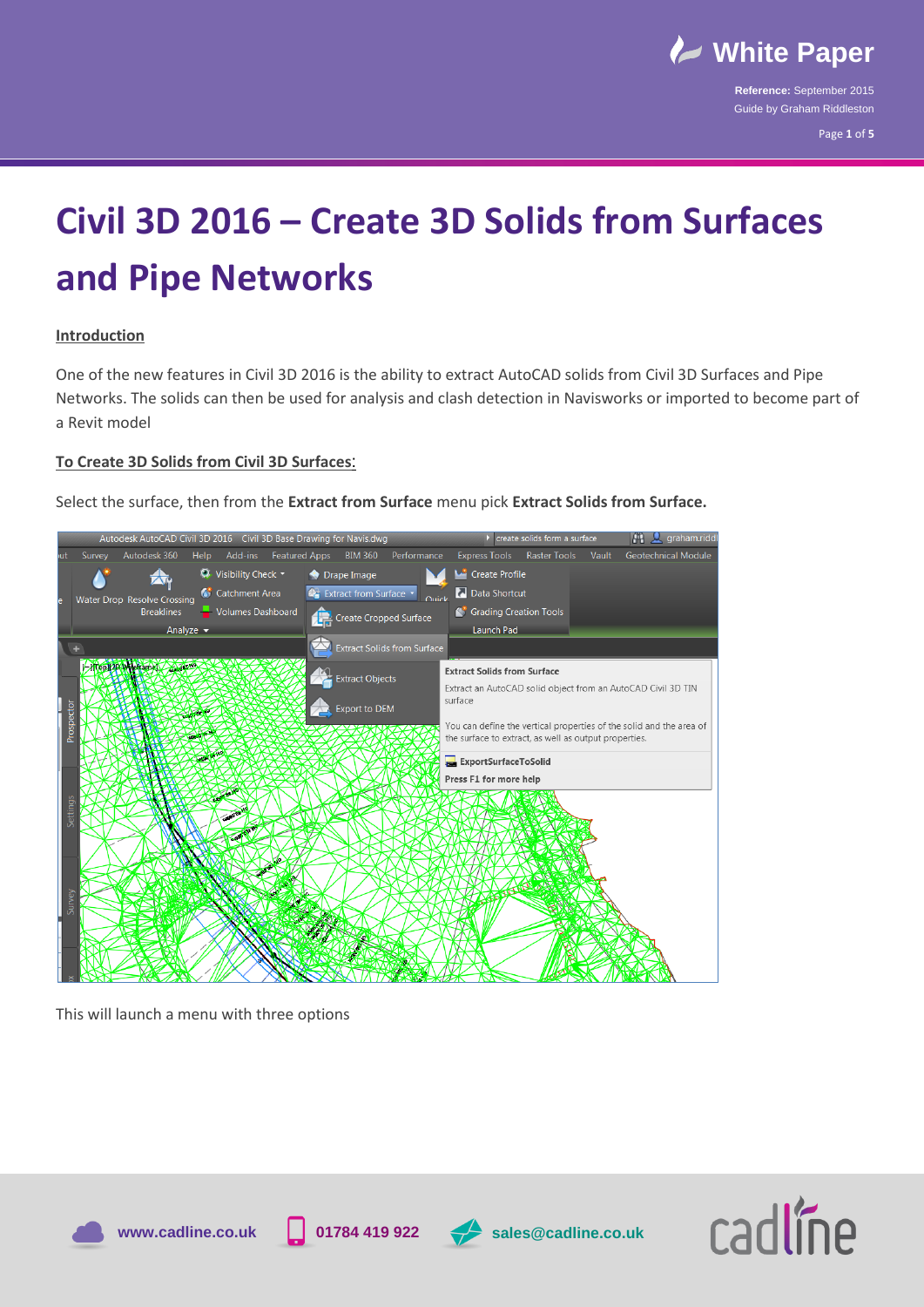

Page **2** of **5**

1. Create a solid with a fixed depth:

| <b>A</b> Extract Solid from Surface                                                                                                 |                                                                                 | ж                       |
|-------------------------------------------------------------------------------------------------------------------------------------|---------------------------------------------------------------------------------|-------------------------|
| Surface:<br>œ,<br>Combined - EG with Hole and<br>$\cdot$                                                                            |                                                                                 |                         |
| Vertical definition<br>O Depth<br>1<br>At fixed level<br>$\overline{0}$<br>At a surface<br>$\blacksquare$<br>$\overline{\mathbf v}$ |                                                                                 |                         |
| <b>Drawing output</b><br>O Insert into current drawing<br>Add to a new drawing                                                      | Layer<br><b>C-SURFACES</b><br>$\lvert \cdots \rvert$<br>Color<br><b>BYLAYER</b> | $\beta$<br>$\mathbb{F}$ |
|                                                                                                                                     | <b>Create Solid</b><br>Cancel                                                   | Help<br>h               |

2. Create a solid to fixed Level

| <b>A</b> Extract Solid from Surface                    | $\overline{\mathbf{x}}$               |
|--------------------------------------------------------|---------------------------------------|
| Surface:                                               |                                       |
| Combined - EG with Hole and $\bullet$ $\blacksquare_k$ |                                       |
| Vertical definition                                    |                                       |
| O Depth                                                |                                       |
| At fixed level<br>0                                    |                                       |
| At a surface<br> ■<br>$\overline{\phantom{a}}$         |                                       |
| <b>Drawing output</b>                                  |                                       |
| O Insert into current drawing                          | Layer                                 |
| Add to a new drawing                                   | $\mathcal{B}$<br><b>C-SURFACES</b>    |
|                                                        | $\overline{\cdots}$<br>Color          |
|                                                        | $\mathbb{R}^n$<br><b>BYLAYER</b>      |
|                                                        | <b>Create Solid</b><br>Cancel<br>Help |

3. Create a solid between two surfaces. This method is very useful as it effectively creates a solid representing a Civil 3D Volume Surface:

| <b>A</b> Extract Solid from Surface                                                                                                                                                               |                                                                                                                                             |
|---------------------------------------------------------------------------------------------------------------------------------------------------------------------------------------------------|---------------------------------------------------------------------------------------------------------------------------------------------|
| Surface:<br>A Combined - EG with Hole and ▼ G<br>Vertical definition<br>Depth<br>$\odot$<br>ĭ<br>At fixed level<br>$\bf{0}$<br>At a surface<br><b>Building Pad</b><br>G,<br><b>Drawing output</b> |                                                                                                                                             |
| O Insert into current drawing<br>Add to a new drawing<br>$\overline{\cdots}$                                                                                                                      | Layer<br>$\epsilon$<br><b>C-SURFACES</b><br>Color<br><b>BYLAYER</b><br>$\mathbb{R}^{\bullet}$<br><b>Create Solid</b><br>Help<br>Cancel<br>a |

Notice you can save your solids in the current drawing or a new drawing and you also have control over layers.







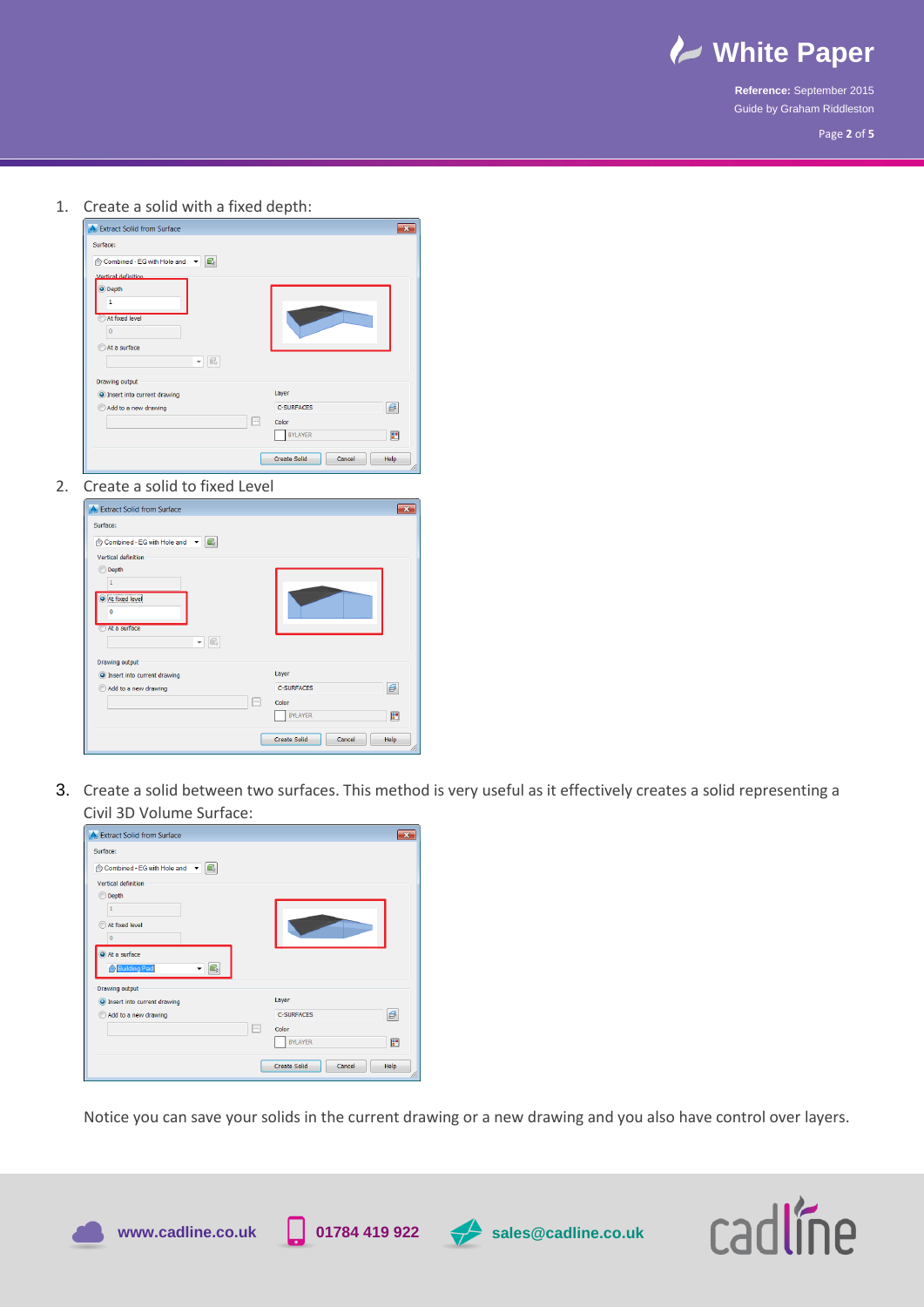

## **To Create 3D Solids from Civil 3D Pipe Networks:**

There is currently no specific ribbon menu for creating solids from pipe networks but if you have installed the Civil 3D 2016 Productivity Pack you can follow this sequence:

In the **Toolspace**, select the **Toolbox** tab, then expand the **Civil 3D 2016 Productivity Pack 1,** expand **Pipe Networks** then Double-click **Create 3D Solids from Pipe Networks.**







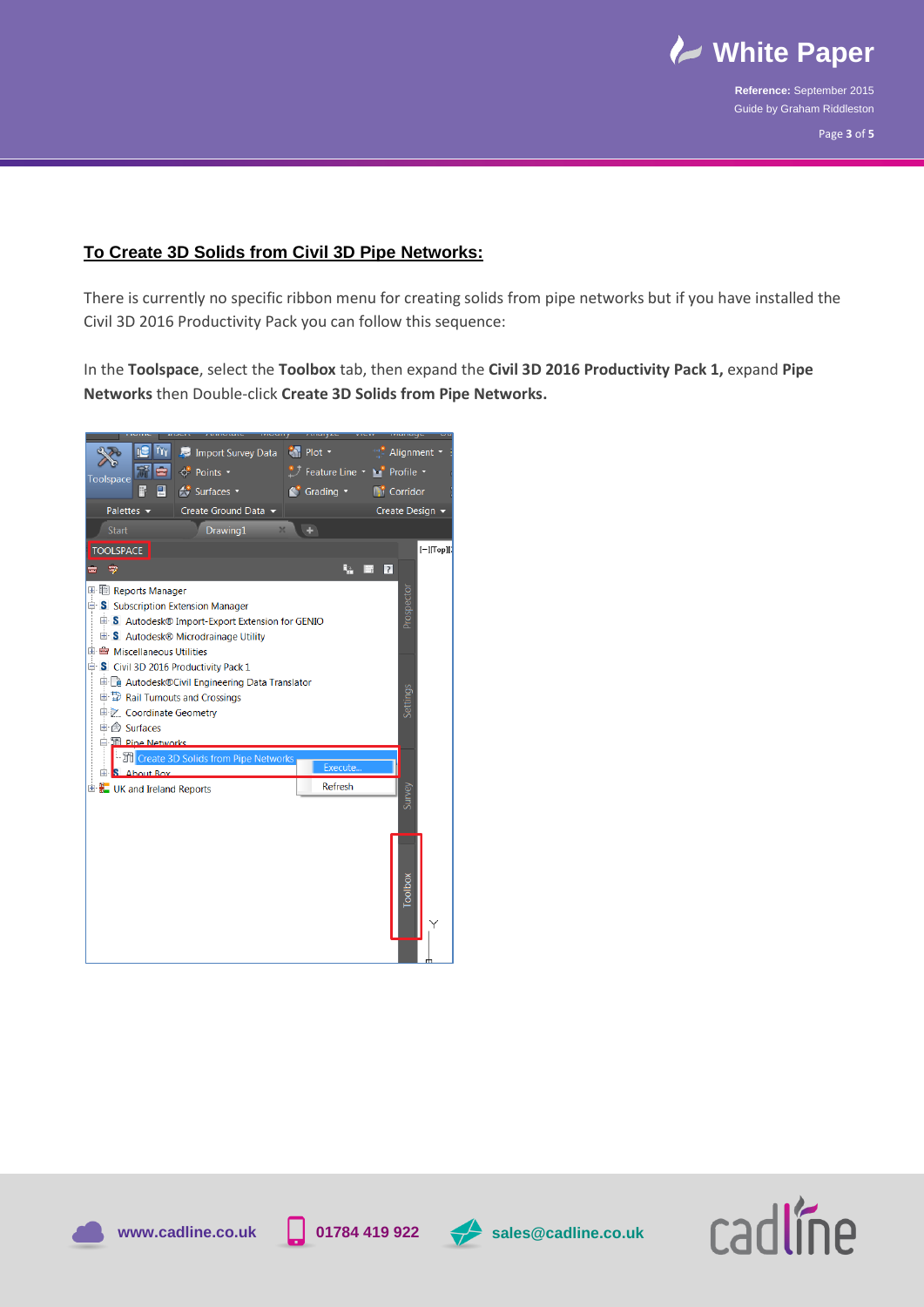

Alternatively, after selecting your pipe network, you could type **Convertto3DSolid** at the command prompt.



If you attempt to create solids from a pipe network while in plan view this message will be displayed:



To produce fully formed 3D Solids from pipe networks change your view to an isometric (3D) view as shown below:







**www.cadline.co.uk 01784 419 922 sales@cadline.co.uk**